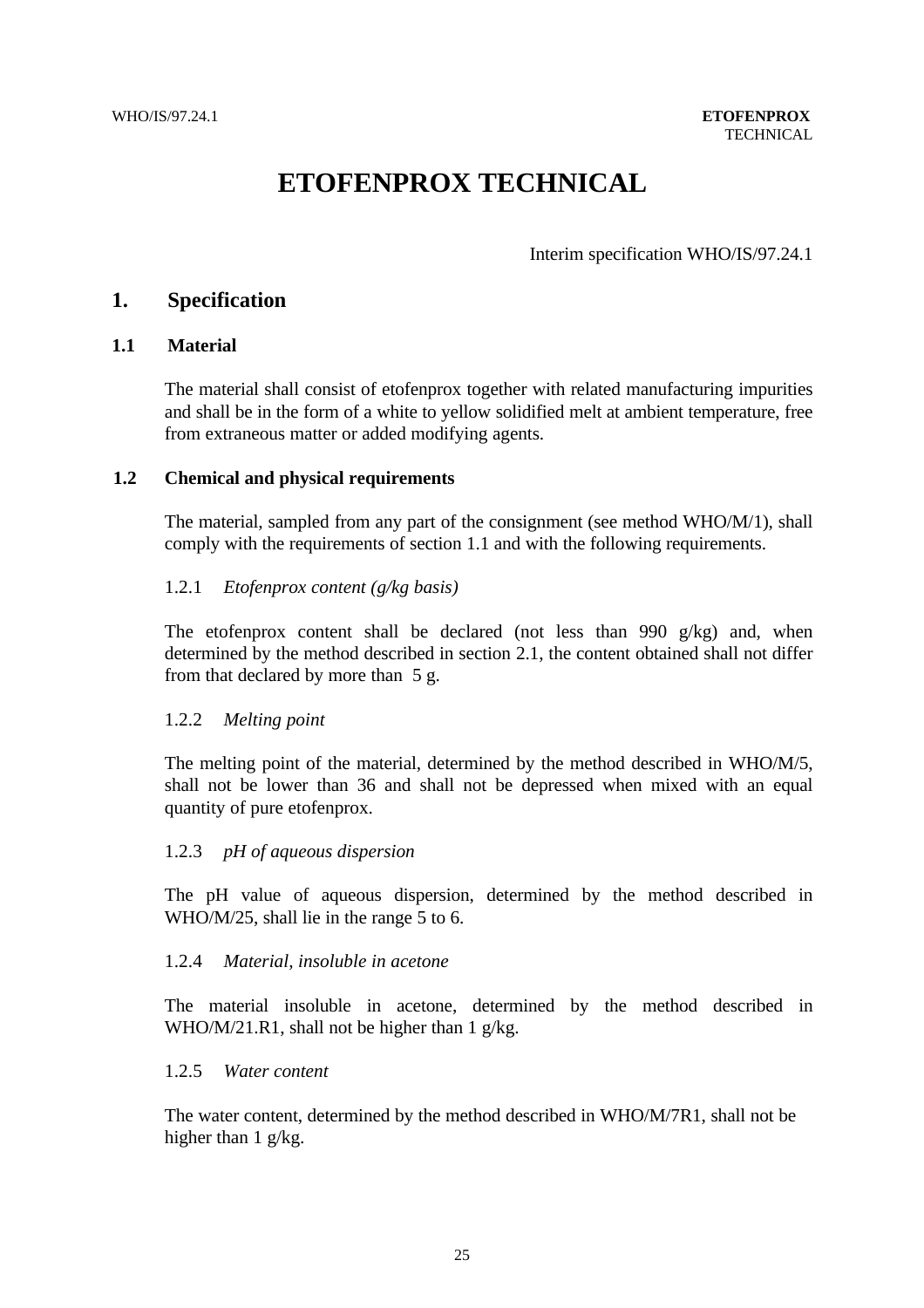# **1.3 Packing and marking of packages**

The technical etofenprox shall be packed in suitable clean containers, as specified in the order.

All packages shall bear, durably and legibly marked on the container, the following.

 Manufacturer's name Technical etofenprox to specification WHO/IS/97.24.1 Batch or reference number, and date of test Net weight of contents Date of manufacture

and the following minimum cautionary notice.

Etofenprox is an insecticide with an action similar to the pyrethroids that act predominantly on the central nervous system. It may be hazardous if swallowed. Do not inhale spray mist. Avoid skin contact; wear protective gloves, clean protective clothing, and a face mask (surgical type) when handling the material. Wash hands and exposed skin thoroughly after using.

Keep containers out of the reach of children and well away from foodstuffs and animal feed and their containers.

Etofenprox is toxic to aquatic wildlife. Avoid accidental contamination of water.

If poisoning occurs, call a physician. Treatment is symptomatic.

WHO has classified etofenprox as unlikely to present acute hazard in normal use.

# **2. Methods of determining chemical and physical properties**

# **2.1 Etofenprox content**

# 2.1.1 *Outline of method*

The sample is dissolved in cyclohexane containing di-cyclohexyl phthalate as internal standard. Separation is carried out by gas-liquid chromatography with a flame ionization detector on a column of Chromosorb W-HP coated with silicone AN-600. The etofenprox is determined by comparison with calibration solutions.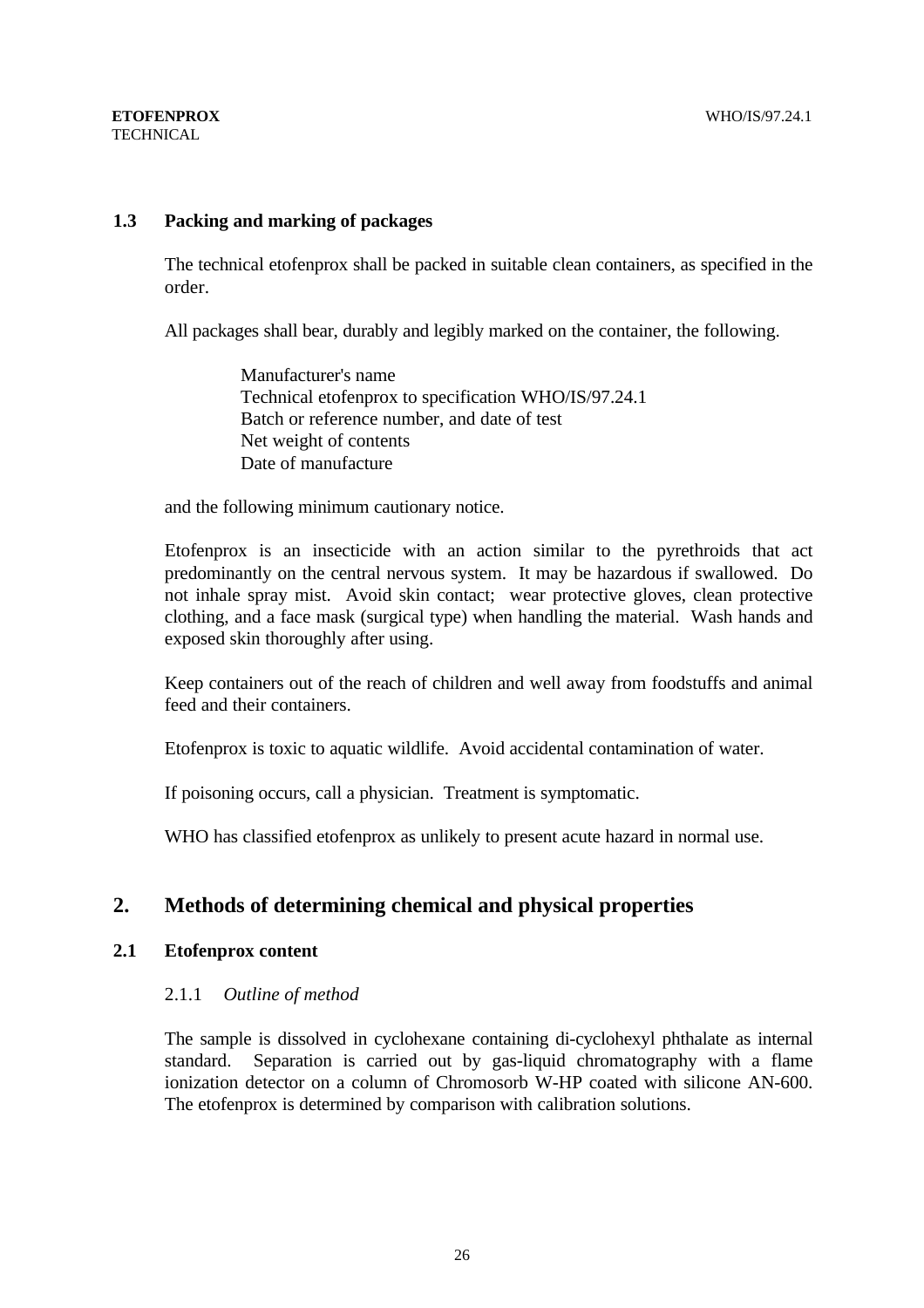# 2.1.2 *Special apparatus*

*Gas-liquid chromatograph*. Capable of operating over the range 100 to 300 with a flame ionization detector, injection port heater and on-column injection system and equipped with a suitable recorder or electronic integrator.

*Chromatographic column***.** Glass column 2 m long, 3 mm internal diameter packed with 5% silicone AN-600 on Chromosorb W-HP (60-80 mesh) or equivalent.

*Injection volume.* 1.0 µl.

*Automatic digital integrator* or chromatography data system compatible with the gas chromatograph.

Before use condition a freshly prepared column by purging with nitrogen overnight at 290 . During this operation the column must not be connected to the detector to avoid contamination by any initial "bleed" of the stationary phase.

#### 2.1.3 *Special reagents*

#### *Cyclohexane, p.a.*

*Internal standard.* Di-cyclohexyl phthalate. Select for use a batch which, when chromatographed under the conditions given below for the determination of etofenprox, gives no peak with a similar retention time to etofenprox.

*Etofenprox working standard.* Analytical standard of known etofenprox content (minimum 999 g/kg).

#### 2.1.4 *Preparation of standard solutions*

#### *Internal standard solution*

Dissolve 1 g di-cyclohexyl phthalate in 200 ml cyclohexane. As the reagent dissolves slowly in the solvent, it may be necessary to use an ultrasonic bath or to warm the solution. Before use, allow the solution to return to room temperature. Keep the solution in thermostated bath if room temperature varies by more than 1.

#### *Etofenprox calibration solution*

Weigh in duplicate (to the nearest 0.1 mg) about 0.12 g of etofenprox standard  $(M_A)$ and  $M_B$ , g) into separate 100 ml stoppered volumetric flasks. Add 20.0 ml of dicyclohexyl phthalate internal standard solution, shake to dissolve the etofenrox and dilute to 100 ml with cyclohexane. (Solutions  $C_A$  and  $C_B$ ). Keep the solution in thermostated bath if room temperature varies by more than 1.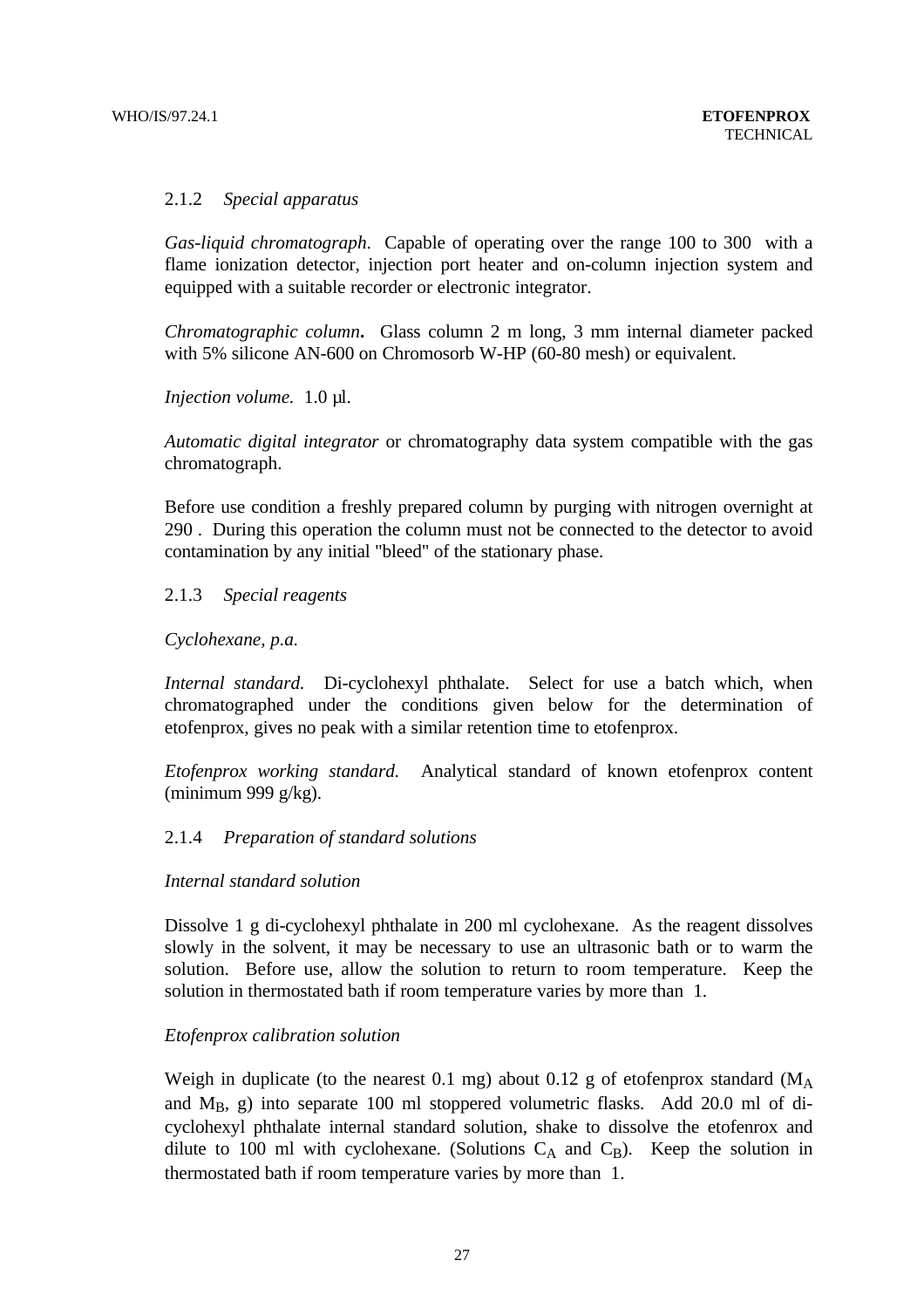Prepare a solution without internal standard by dissolving about 0.12 g of standard in 100 ml of cyclohexane. (Solution  $C_0$ ).

# 2.1.5 *Operating conditions*

The conditions given below are typical values and may have to be adapted to obtain optimal results from a given apparatus.

| <i>Temperatures</i> |     |
|---------------------|-----|
| Column oven         | 230 |
| Injector            | 270 |
| Detector            | 270 |

Adjust the column oven temperature if required to obtain retention time windows for etofenprox (approximately 19 min) and di-cyclohexyl phthalate (approximately 9.5 min), but not exceeding 300 .

*Gas flow rate*

| $50 \text{ ml min}^{-1}$   |
|----------------------------|
| $40$ ml min <sup>-1</sup>  |
| $500$ ml min <sup>-1</sup> |
|                            |

2.1.6 *Sample preparation*

# *Sampling*

Homogenize the bulk material by heating to about 40 and mix thoroughly until no crystals remain before taking at least 100 g as a sub-sample for analysis.

*Preparation of the sample solutions.* Homogenize the material by the method given here above for sampling.

Weigh (to the nearest 0.1 mg) in duplicate sufficient sample (w g) to contain about 0.12 g of etofenprox into 100 ml stoppered volumetric flasks. Add to each flask 20 ml of di-cyclohexyl phthalate internal standard solution by pipette, shake the flasks thoroughly to dissolve the etofenprox and dilute to 100 ml with cyclohexane. (Solution  $S_A$  and  $S_B$ ).

Prepare a solution without internal standard by dissolving about 0.12 g of etofenprox in 100 ml of cyclohexane (Solution  $S<sub>O</sub>$ ).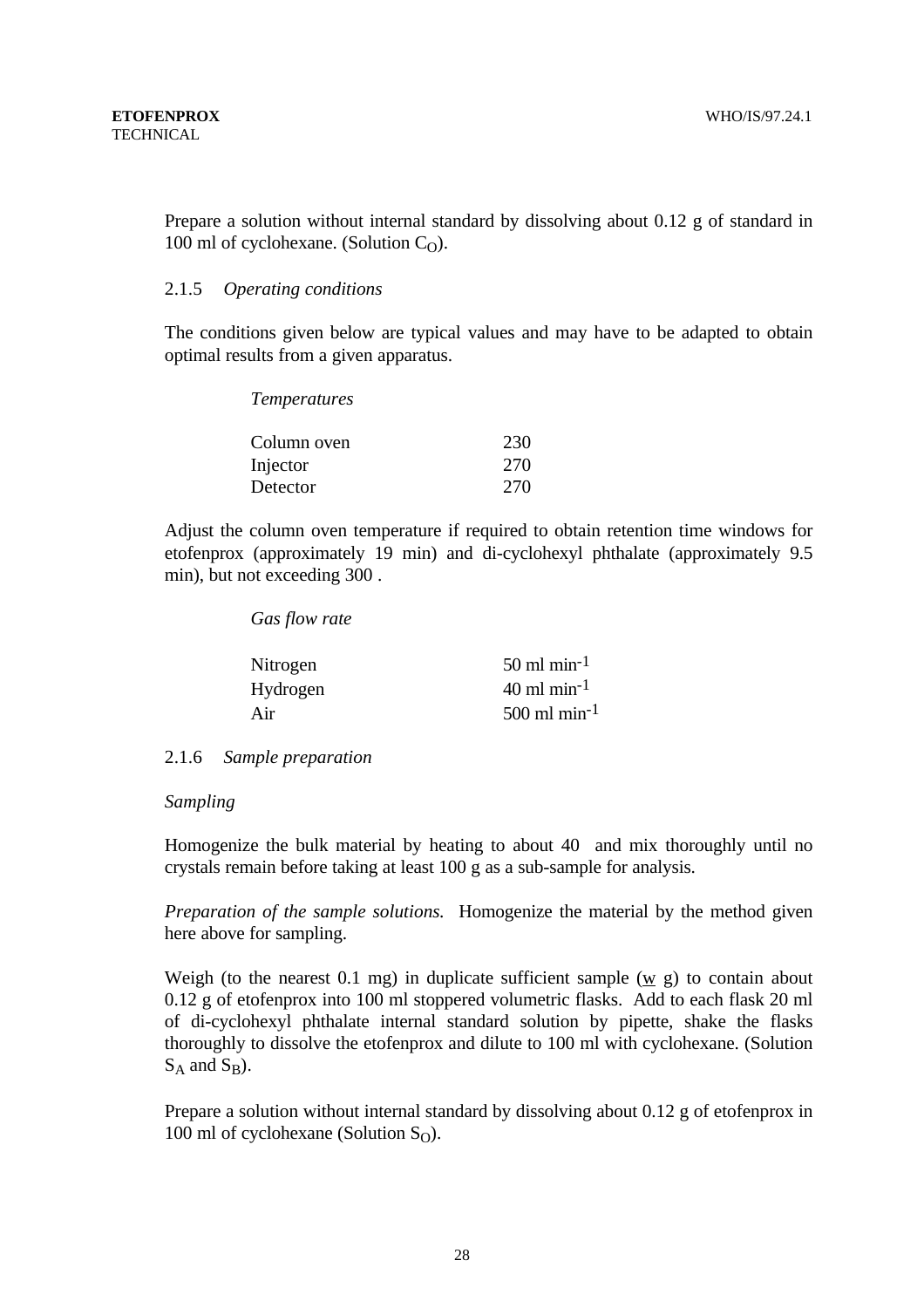## 2.1.7 *Equilibration of the system*

Inject at least  $3 \times 1.0$  µ of one of the etofenprox calibration solution C to equilibrate the system and use the data from these chromatograms to set the integrator parameters if one is being used and also to assess the stability of the system.

Inject 1.0  $\mu$ l portions of the internal standard solution, and C<sub>O</sub> and S<sub>O</sub> solutions and check whether there are any interfering peaks from impurities. If there are, make any necessary corrections.

#### 2.1.8 *Analysis of sample*

Carry out injections of 1.0  $\mu$ l of the etofenprox calibration solutions C<sub>A</sub> and C<sub>B</sub> and sample solutions  $S_A$  and  $S_B$  in the following sequence and record either the integrated areas of the peaks or measure by triangulation from the product of  $EL \times JK^2$  (height x base).

Injection sequence:  $C_{A1}$ ,  $S_{A1}$ ,  $S_{A2}$ ,  $C_{B1}$ ,  $C_{A2}$ ,  $S_{B1}$ ,  $S_{B2}$ ,  $C_{B2}$ 

Calculate the relative response factors  $(f_1, f_2, \text{etc.})$  for the pair of etofenprox calibration injections which bracket the sample injections, e.g. use  $C_{A1}$  and  $C_{B1}$  for sample injection  $S_{A1}$ ,  $S_{A2}$  etc., and obtain the mean response factor f.

Relative response factor = 
$$
\frac{H_s}{I_r \times M \times P}
$$

where:

 $H<sub>s</sub>$  = Area of etofenprox peak from the etofenprox calibration solution.

 $I_r$  = Area of di-cyclohexyl phthalate peak in the etofenprox calibration solution.

 $M =$  Mass of etofenprox analytical standard in the etofenprox calibration solution (g)

 $P =$  Purity of the etofenprox analytical standard (g/kg).

The mass of internal standard is common to both etofenprox calibration and sample solution and has therefore been omitted.

Successive measurements of the response factors should agree to within 0.5% of their mean value. If not repeat the analysis.